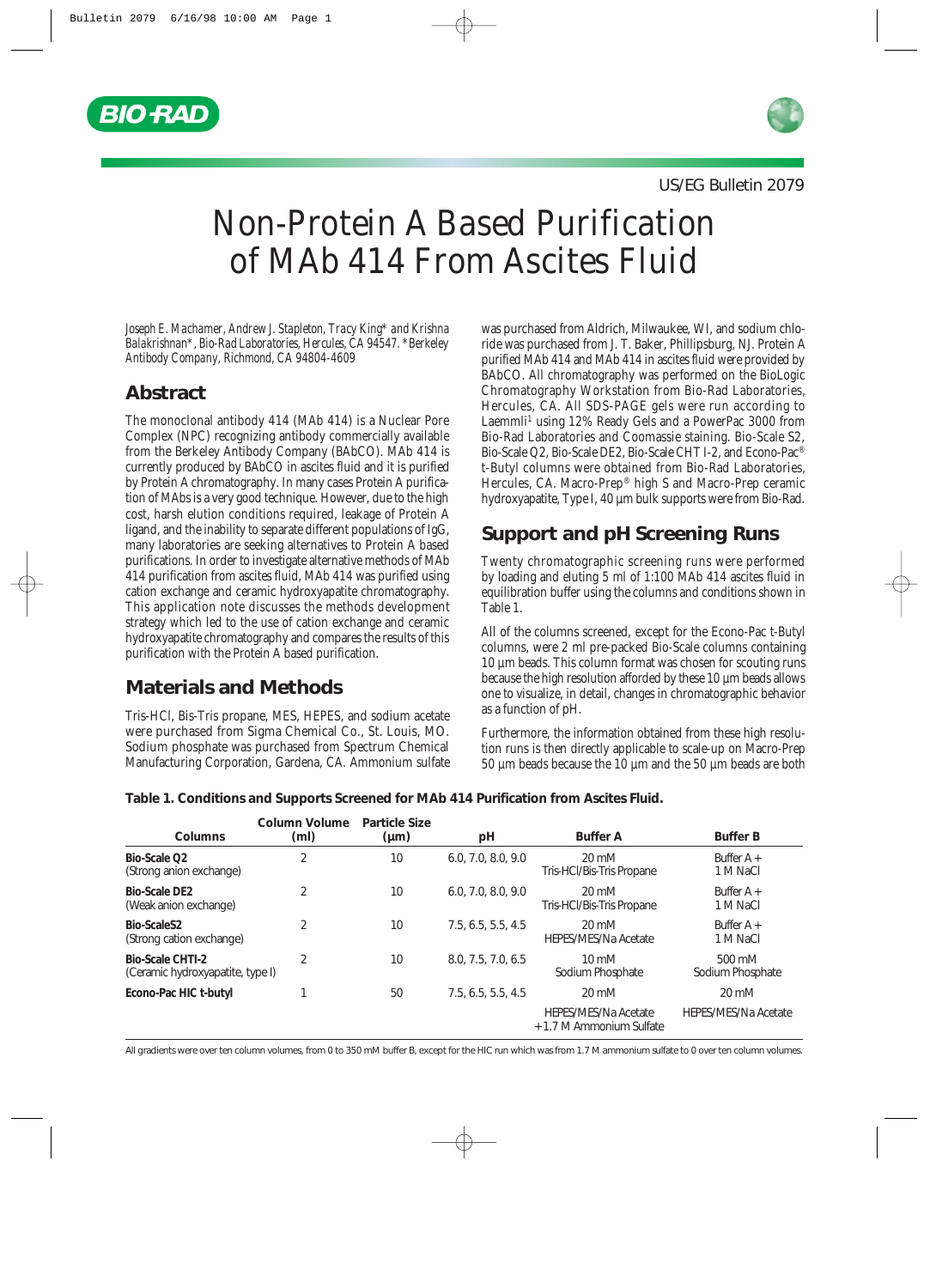

**Fig. 1. Examples of chromatograms showing majority of proteins binding (Q and DEAE) and chromatograms showing more selective binding of IgG (S and CHT).**



**Fig. 2. Loading study of ascites MAb 414 on a 2 ml Macro-Prep high S column (A) and analytical runs of fractions represented by arrows on Bio-Scale S2 column (B, C, and D).**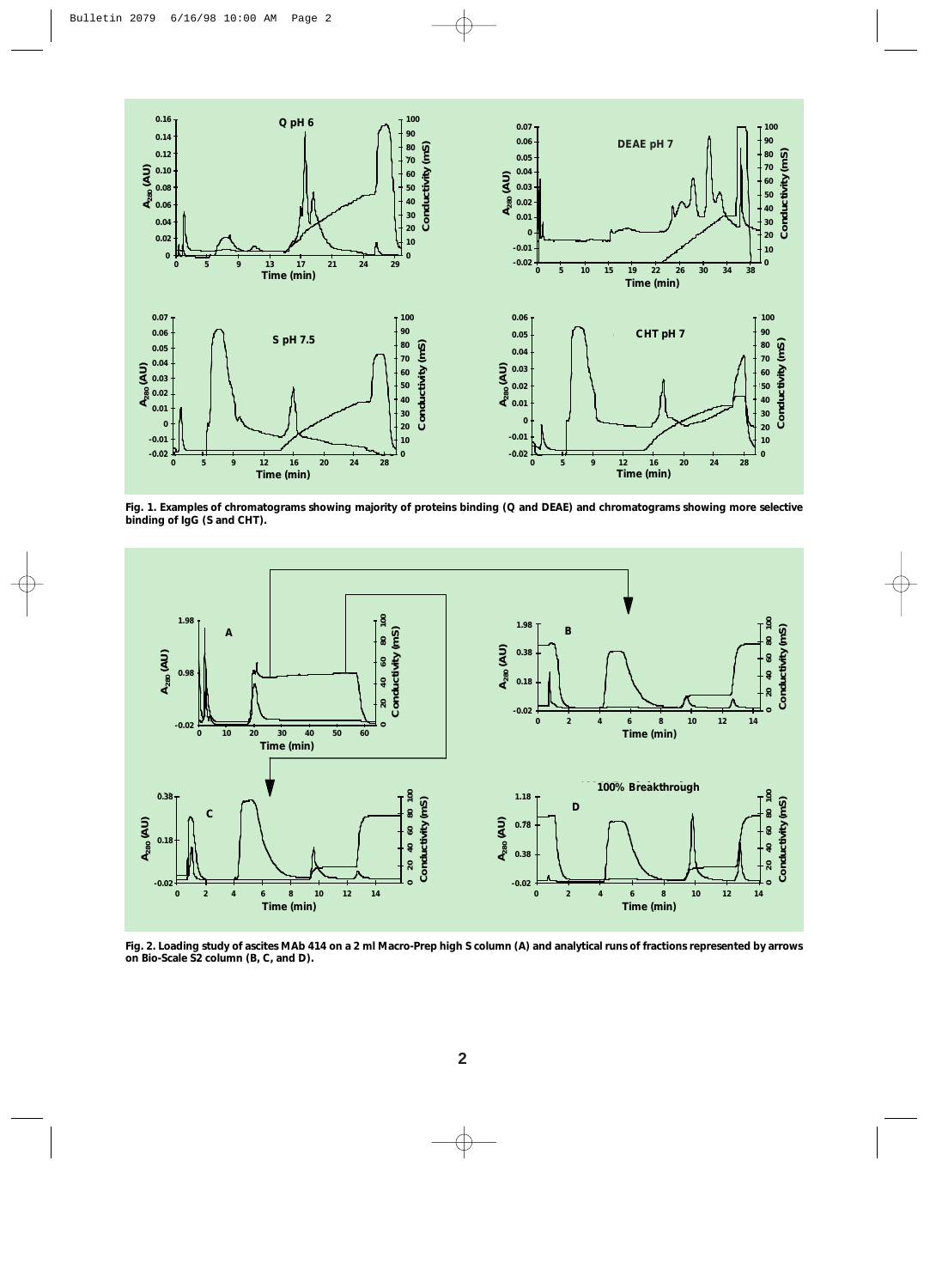

**Fig. 3. 50 fold scale-up from 2 ml Bio-Scale S2 column to a 100 ml Macro-Prep high S column.**

50 µm beads because the 10 µm and the 50 µm beads are both based on the same bead chemistry.

All of the buffers, except for the sodium phosphate buffers, used for screening the effect of pH on the separation, were made by off line mixing of 5x concentrates of the highest and lowest pH buffers in the proper ratio to give the desired pH, followed by dilution to 20 mM.

The strong cation exchange Bio-Scale S2, pH 7.5, and the ceramic hydroxyapatite Bio-Scale CHTI-2, pH 7.0, runs provided the best separations. Under these conditions, the MAb 414 did bind, but the majority of the contaminating proteins did not. Therefore, the 50 µm Macro-Prep high S and the 40 µm Macro-Prep ceramic hydroxyapatite Type I supports were chosen for the scale-up. Figure 1 shows typical examples of conditions under which the majority of the proteins bound and the more selective Bio-Scale S2, pH 7.5, and Bio-Scale CHT I-2, pH 7.0, runs.

The Macro-Prep high S support was chosen as the capture step of the purification followed by polishing on the Macro-Prep ceramic hydroxyapatite Type I support to take advantage of an effect shown by Lindenberg *et al*. <sup>2</sup> The effect seen by Lindenberg is that while low levels of NaCl affect chromatographic behavior of proteins, overall retention is not compromised. At concentrations below 100 mM, NaCl is a weak eluting salt for proteins loaded on ceramic hydroxyapatite. Therefore, the MAb eluted with 100 mM NaCl from the Macro-Prep high S column had the potential of binding to the Macro-Prep ceramic hydroxyapatite Type I column without any dilution or buffer exchange.

Figure 2 shows the loading study of the capture of MAb 414 on the 50 µm Macro-Prep high S support. Chromatogram A shows 2.5 ml of ascites fluid diluted to 25 ml with 10 mM phosphate buffer, pH 7, loaded at 100 cm/hr on to a 2 ml column packed with Macro-Prep high S support. three ml fractions were

collected and analyzed by injecting 5 ml of a 1:1 dilution of each fraction with 10 mM phosphate pH 7 on a 10 µm Bio-Scale S2 column. The arrows from chromatogram A to chromatograms B and C show the fractions and corresponding analytical runs from fractions 4 and 9 respectively. Chromatogram D shows the analysis of a 100% breakthrough fraction. The peak height of the MAb 414 peak from fraction 4 is approximately 10% of the MAb 414 peak from the 100% breakthrough run. Therefore, the 12 ml load volume (6 ml of 1:10 ascites/ml Macro-Prep high S) represented by fraction 4 was taken as the approximate volume equal to a 10% breakthrough capacity for ascites fluid diluted 1:10 and loaded on to a 2 ml column.

For the purposes of the 50 fold scale-up, 7.25 ml of 1:10 ascites/ml of Macro-Prep high S was used as the 10% breakthrough capacity. Figure 3 shows the scale-up of the capture step



**Fig. 4. SDS-PAGE analysis of fractions from the 725 ml of 1:10 ascites fluid run on the 100 ml Macro-Prep high S column.**